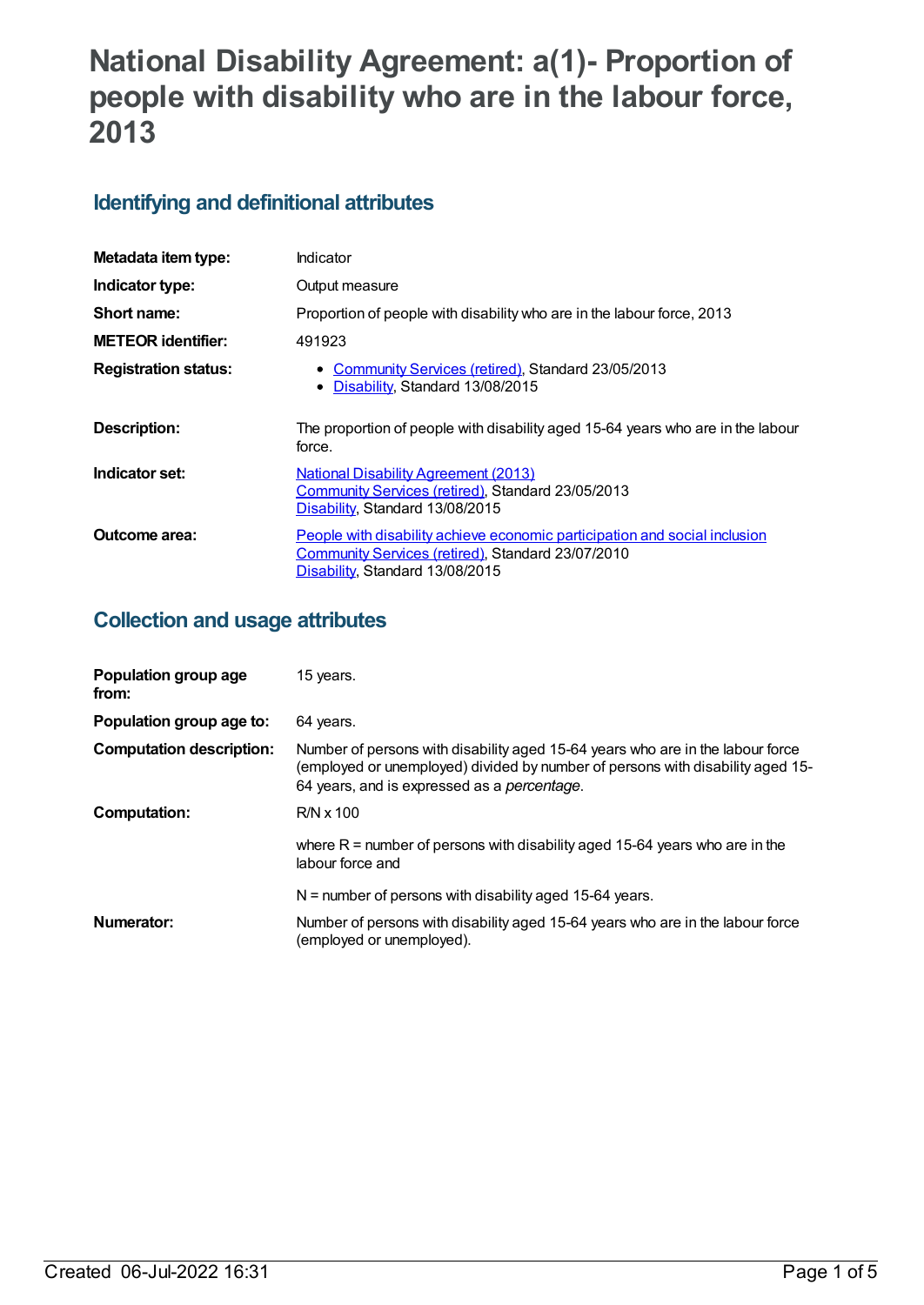#### **Data Element**

Cared accommodation identifier

**Data Source**

ABS Survey of [Disability,](https://meteor.aihw.gov.au/content/445288) Ageing and Carers (SDAC), 2009

**Data Element / Data Set**

#### **Data Element**

Disability identifier.

**Data Source**

ABS Survey of [Disability,](https://meteor.aihw.gov.au/content/445288) Ageing and Carers (SDAC), 2009

**Data Element / Data Set**

Person-labour force status, code N

**Data Source**

ABS Survey of [Disability,](https://meteor.aihw.gov.au/content/445288) Ageing and Carers (SDAC), 2009

**Data Element / Data Set**

[Person—age,](https://meteor.aihw.gov.au/content/303794) total years N[NN]

**Data Source**

ABS Survey of [Disability,](https://meteor.aihw.gov.au/content/445288) Ageing and Carers (SDAC), 2009

**Denominator:** Number of persons with disability aged 15-64 years.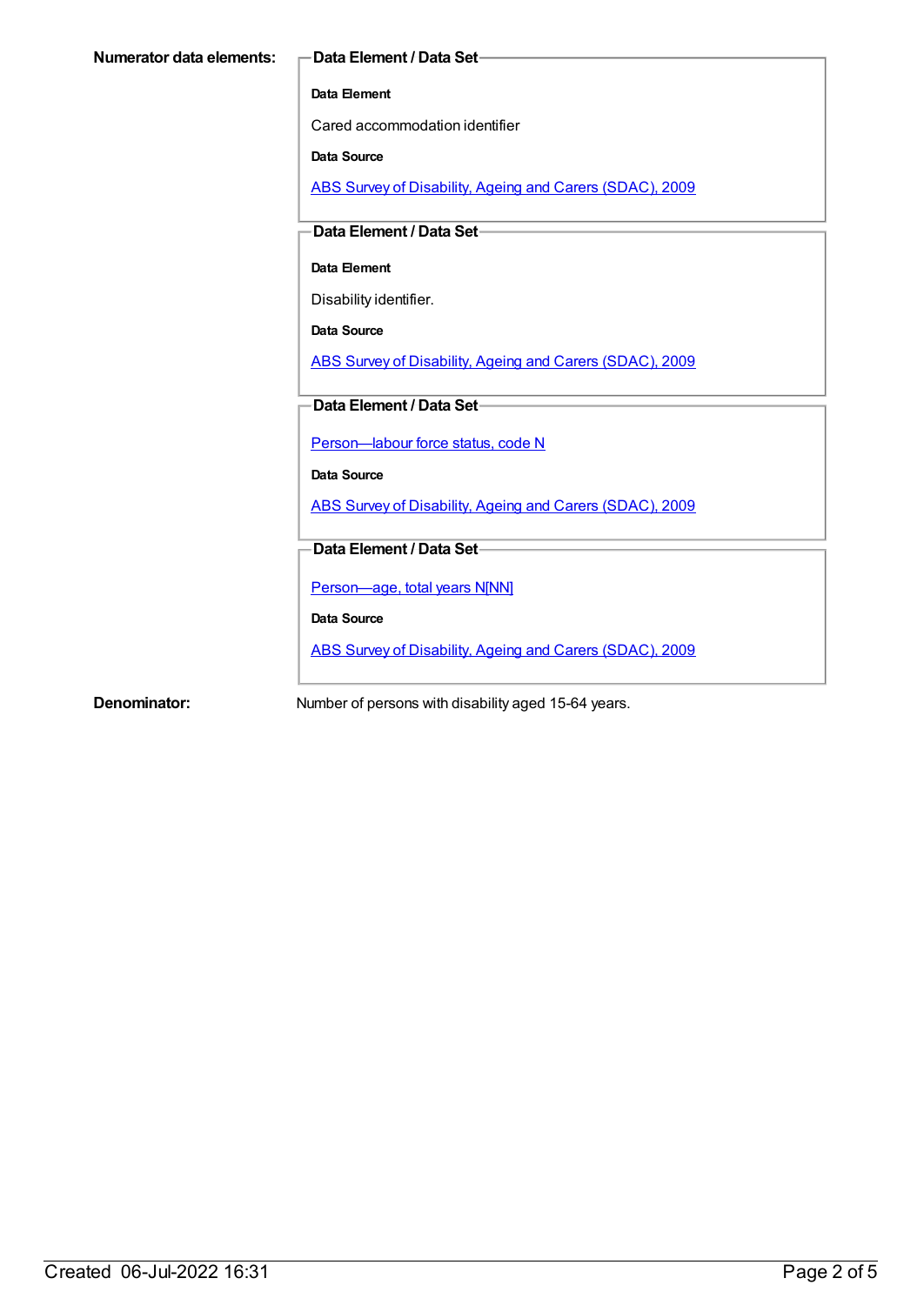| Denominator data<br>elements: | Data Ele  |
|-------------------------------|-----------|
|                               | Data Elem |
|                               | Cared ac  |
|                               |           |

#### **Data Element / Data Set**

**Dent** 

commodation identifier

**Data Source**

ABS Survey of [Disability,](https://meteor.aihw.gov.au/content/445288) Ageing and Carers (SDAC), 2009

**Data Element / Data Set**

#### **Data Element**

Disability identifier

**Data Source**

ABS Survey of [Disability,](https://meteor.aihw.gov.au/content/445288) Ageing and Carers (SDAC), 2009

**Data Element / Data Set**

[Person—age,](https://meteor.aihw.gov.au/content/303794) total years N[NN]

**Data Source**

ABS Survey of [Disability,](https://meteor.aihw.gov.au/content/445288) Ageing and Carers (SDAC), 2009

**Disaggregation:** By state/territory

Disability status (has profound or severe disability, other disability or restrictive long term health condition, total with disability, has no disability, total)

(All with reported disability 15–64 years by state/territory)

- Sex (Male, Female, Persons)
- Age group (15–24, 25-34, 35–44, 45–54, 55–64, Total 15–64)
- Remoteness Area (Major Cities, Inner Regional, Other, total)
- English proficiency (Very well/well, Not well/not at all)
- Country of birth (Australia, Other English speaking countries, All English speaking countries, Non-English speaking countries, Total (including inadequately described))
- Sex by age group (same categories as above)
- (not yet available) Indigenous status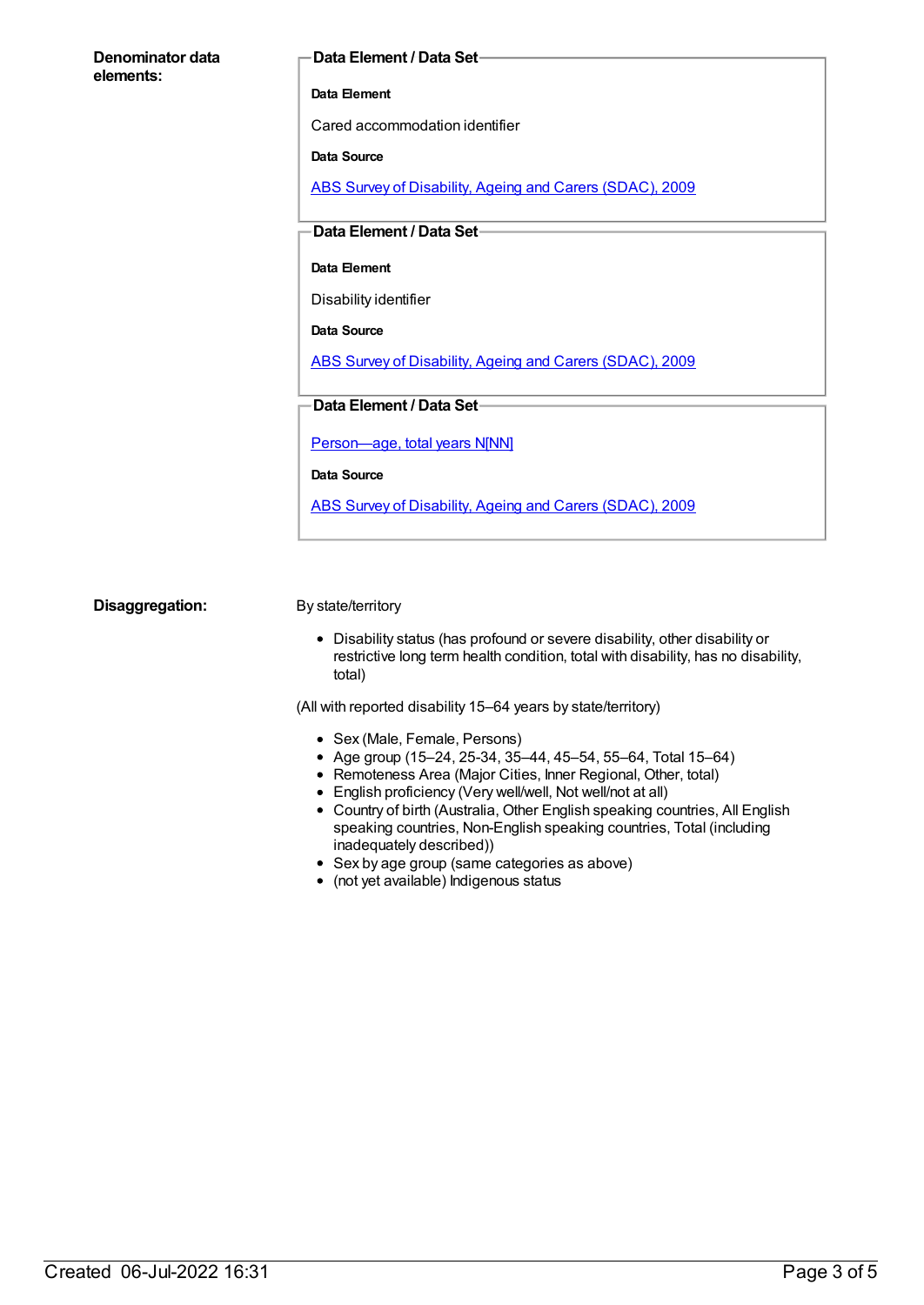#### **Disaggregation data elements:**

#### **Data Element / Data Set**

**Data Element**

Disability status.

**Data Source**

ABS Survey of [Disability,](https://meteor.aihw.gov.au/content/445288) Ageing and Carers (SDAC), 2009

**Data Element / Data Set**

[Person—proficiency](https://meteor.aihw.gov.au/content/270203) in spoken English, code N

**Data Source**

ABS Survey of [Disability,](https://meteor.aihw.gov.au/content/445288) Ageing and Carers (SDAC), 2009

**Data Element / Data Set**

[Person—Australian](https://meteor.aihw.gov.au/content/286919) state/territory identifier, code N

**Data Source**

ABS Survey of [Disability,](https://meteor.aihw.gov.au/content/445288) Ageing and Carers (SDAC), 2009

**Data Element / Data Set**

[Person—sex,](https://meteor.aihw.gov.au/content/287316) code N

**Data Source**

ABS Survey of [Disability,](https://meteor.aihw.gov.au/content/445288) Ageing and Carers (SDAC), 2009

#### **Data Element / Data Set**

Person-Indigenous status, code N

**Data Source**

ABS Survey of [Disability,](https://meteor.aihw.gov.au/content/445288) Ageing and Carers (SDAC), 2009

### **Data Element / Data Set**

Person-age, total years N[NN]

**Data Source**

ABS Survey of [Disability,](https://meteor.aihw.gov.au/content/445288) Ageing and Carers (SDAC), 2009

#### **Data Element / Data Set**

Person-country of birth, code (SACC 2008) NNNN

**Data Source**

ABS Survey of [Disability,](https://meteor.aihw.gov.au/content/445288) Ageing and Carers (SDAC), 2009

### **Data Element / Data Set**

[Person—geographic](https://meteor.aihw.gov.au/content/489826) remoteness, classification (ASGC-RA) N

**Data Source**

ABS Survey of [Disability,](https://meteor.aihw.gov.au/content/445288) Ageing and Carers (SDAC), 2009